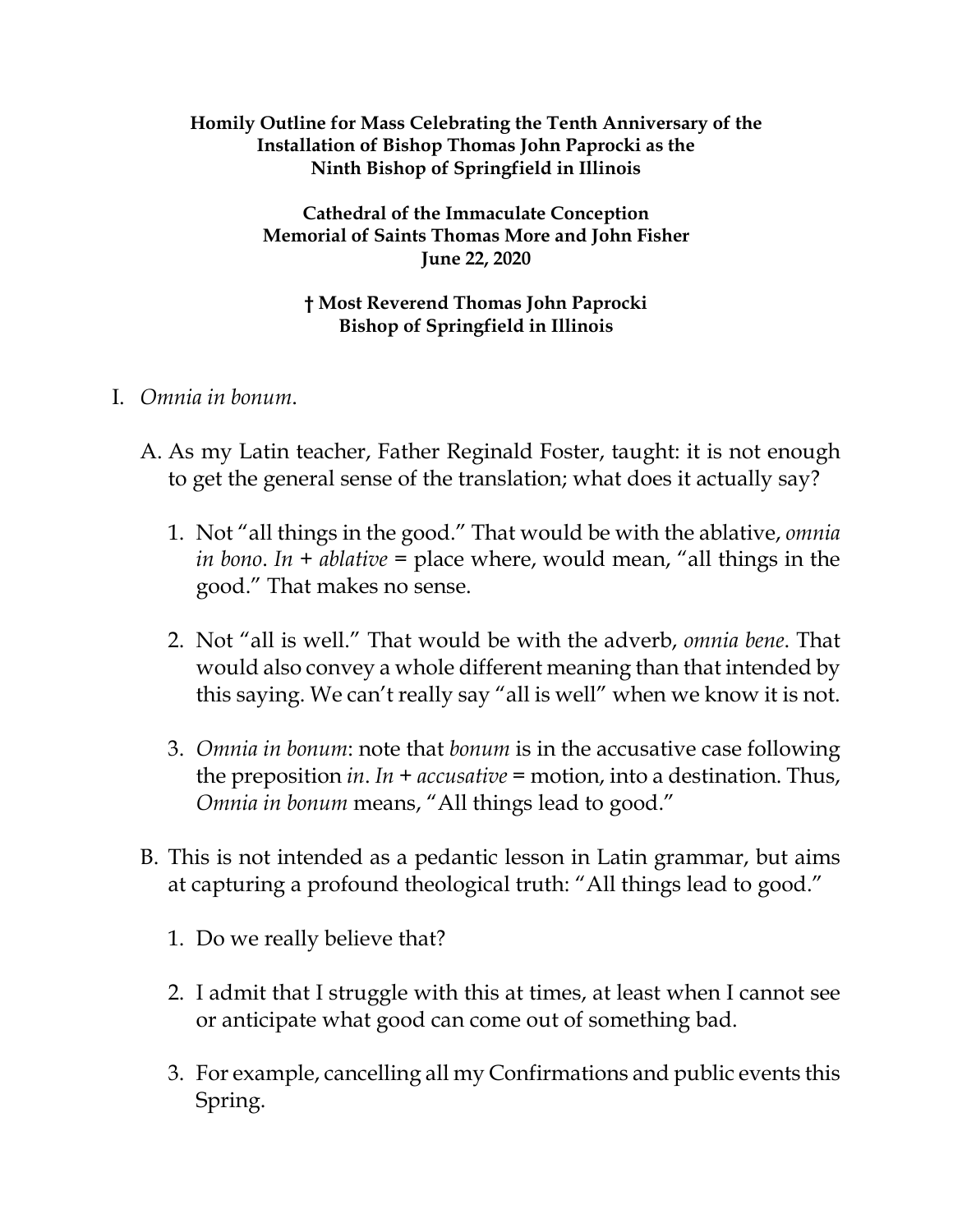- 4. I did not know this at the outset, but cancelling these events cleared my schedule to write a book: *Running for a Higher Purpose: Eight Steps to Spiritual and Physical Fitness*, to be published by Ave Maria Press at Notre Dame next Spring.
- II. Today's second reading from the Office of Readings for the Memorial of Saints John Fisher and Thomas More
	- A. From a letter written in prison to his daughter Margaret by Saint Thomas More (The English Works of Sir Thomas More, London, 1557, p. 1454)
	- B. Writing from his prison cell in the Tower of London, Sir Thomas More wrote, "God's grace has given the king a gracious frame of mind toward me, so that as yet he has taken from me nothing but my liberty. In doing this His Majesty has done me such great good with respect to spiritual profit that I trust that among all the great benefits he has heaped so abundantly upon me I count my imprisonment the very greatest. I cannot, therefore, mistrust the grace of God."
	- C. Then he concluded his letter with these words to his daughter: "Finally, Margaret, I know this well: that without my fault [God] will not let me be lost. I shall, therefore, with good hope commit myself wholly to him. And if he permits me to perish for my faults, then I shall serve as praise for his justice. But in good faith, Meg, I trust that his tender pity shall keep my poor soul safe and make me commend his mercy. And, therefore, my own good daughter, do not let your mind be troubled over anything that shall happen to me in this world. Nothing can come but what God wills. And I am very sure that whatever that be, however bad it may seem, it shall indeed be the best."

### D. In short, *Omnia in bonum*.

III. As I celebrate my Tenth Anniversary today of my Installation as the Ninth Bishop of Springfield in Illinois, I give thanks to Almighty God for putting me here and for graces received: *Omnia in bonum*.